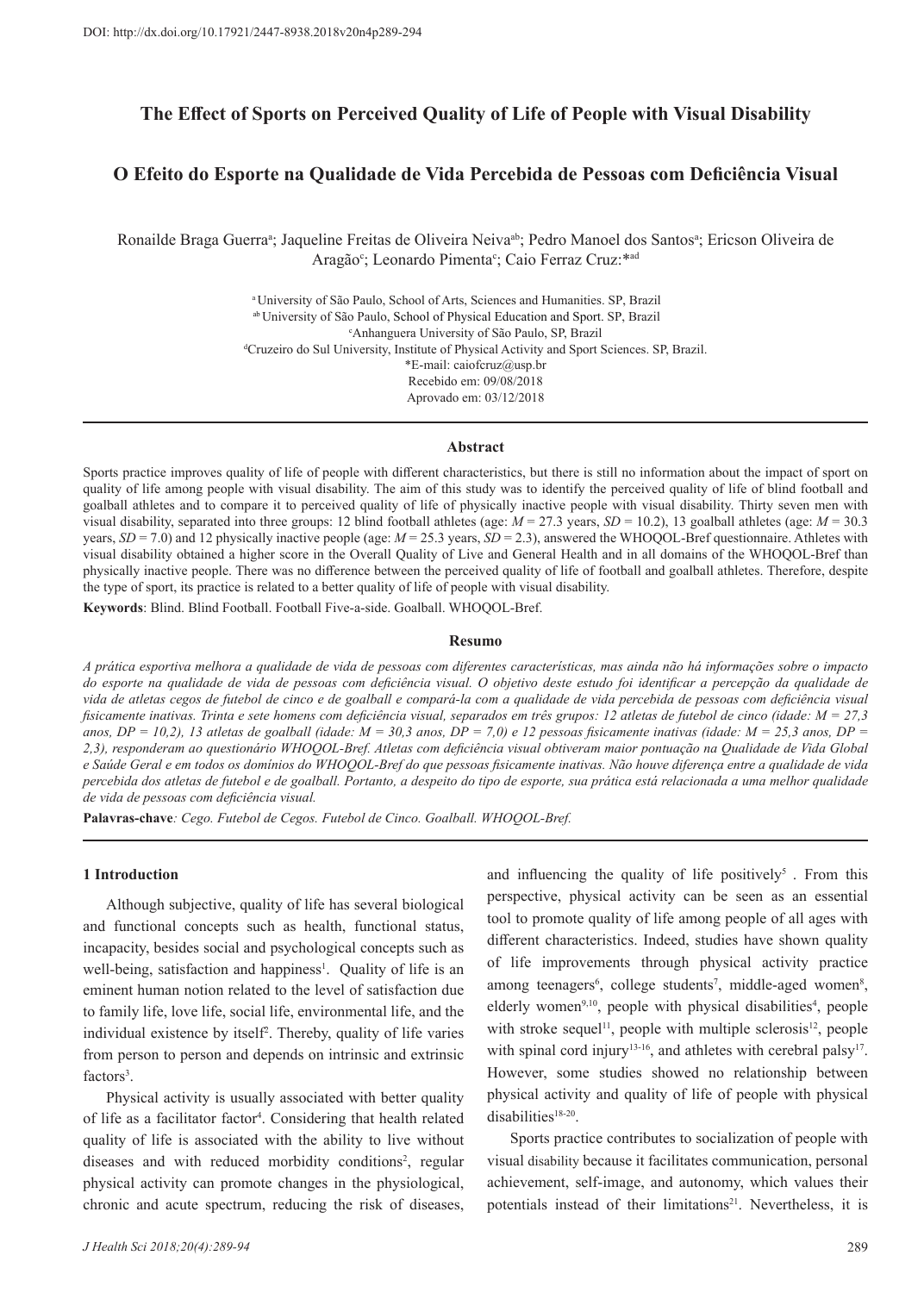necessary to facilitate the engagement of those individuals to sport and physical activity regular practice. This understanding had led both for adaptation of traditional sports and for designing of specific sports, as it happens in blind football and goalball, respectively.

Football for people with visual disability, known as football five-a-side, is a sport adapted by the International Committee of Futsal of International Blind Sports Federation (IBSA), that allows participation of people with different levels of visual disability, ranging from partially sighted (B2 and B3) to almost or completely blind (B1). The category for the former group is named Partially Sighted Football and adopts the same rules of the International Federation of Association Football (FIFA), with some adaptations $22$ . The category for the latter group is named Blind Football and has specific rules<sup>23</sup>.

Goalball is a sport designed to people with visual disability that also allows participation of B1, B2 and B3 class athletes, but players must wear eyeshades to guarantee equal conditions during games. Played on a modified volleyball court with tactile markings with two teams of three players, its purpose is to throw the ball – which has bells inside – from one team's area into the opposing team's goal 24. Most part of the time, goalball players' body is close to the ground, either lowered or lying down, since they use it to defend their goal line from the offensive team's ball.

Although visual disability affects about 1 to 6 % of world population, depending on the socioeconomic level25,26, and despite the fact that the growing Paralympic Movement is a favorable environment to promote social integration, health, and wellness<sup>27</sup>, there is still a gap about knowledge concerning quality of life among athletes with visual disability. Thus, this study aimed to identify the perceived quality of life of blind football and goalball players, comparing to perceived quality of life of physically inactive people with visual disability.

# **2 Material and Method**

# **2.1 Participants**

Twelve male athletes of blind football (age:  $M = 27.3$ ) years,  $SD = 10.2$ ), 13 male athletes of goalball (age:  $M =$ 30.3 years,  $SD = 7.0$ ) and 12 physically inactive men with visual disability (age:  $M = 25.3$  years,  $SD = 2.3$ ) participated in this study. Blind football group (FG) participants were recruited from the Special Recreational Sports Center of the Assunção Neighborhood, city of São Bernardo do Campo, Brazil; goalball group (GG) participants were recruited from School of Arts, Sciences and Humanities of University of São Paulo; and physically inactive group (IG) participants were approached and selected at subway stations in the city of São Paulo. Participants of the FG and GG had, respectively, at least three years and two years of experience in their sports, and had three sessions of two hours of weekly training.

To determine if a person was physically inactive (and then eligible for the IG), the following questions were asked: "Do

you exercise? Do you work? Does your job require physical effort or not (active or inactive)? In your everyday life, how much do you have to walk to do your daily tasks?". Those who reported to exercise, had a job that required a lot of physical effort or used to walk a lot were not included in the sample.

All participants provided informed written consent, according to procedures approved by the Institutional Review Ethics Committee (registration # 1.039.606).

# **2.2 Experimental procedures**

To assess the perceived quality of life, the validated Portuguese version of World Health Organization Quality of Life questionnaire short version (WHOQOL-Bref) was applied <sup>28</sup>. WHOQOL-Bref has twenty-six questions; two of them compose the general facet (Overall Quality of Life and General Health) and twenty-four questions represent the twenty-four facets of the original instrument (WHOQOL-100) and are grouped into four domains: physical health, psychological, social relationships and environment. Each question has a Likert scale ranging from 1 to 5, being 1 the lowest level and 5 the highest one, except in questions 3, 4 and 26, which use an inverted scale, meaning 1 is the highest level and 5 is the lowest one.

Athletes participants were interviewed individually at their training facilities, and physically inactive participants at the subway stations. Since participants had visual disability, the usually self-explanatory questionnaire was read aloud by an interviewer, who wrote down the answers.

# **2.3 Data analysis**

To obtain the scores, mean values of the answers in the general facet and in each domain, for each participant, were multiplied by 4. So, these scores ranged from 4 to 20. To allow comparison with WHOQOL-100, the scores were normalized on a scale from 0 to 100, by subtracting 4 and then multiplying by 100 and dividing by 16. Afterwards, means and standard deviations of each group in the general facet and in each domain were calculated.

# **2.4 Statistical analysis**

After verifying that assumptions were fulfilled for parametric tests, a multivariate analysis of variance (MANOVA) was performed, using group as factor and the quality of life in the general facet and in each domain as dependent variables.

When applicable, Tukey's Honestly Significant Difference (HSD) post-hoc tests were performed. The significant level was maintained at 0.05 and analyses were performed using SPSS software.

### **3 Results and Discussion**

Perceived quality of life scores of both athletes groups (FG and GG) were higher than perceived quality of life scores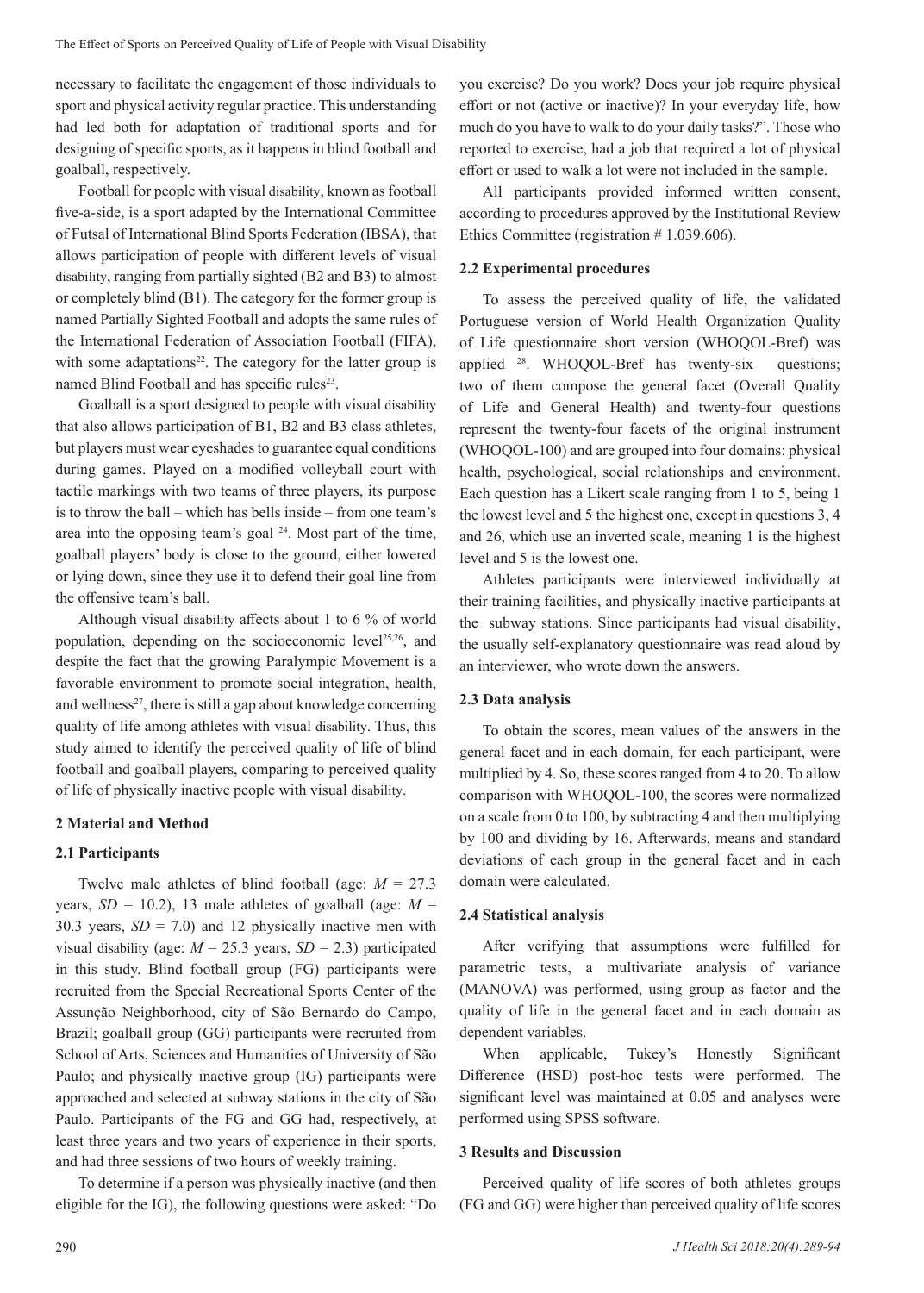of IG in all domains, and there was no difference between FG and GG scores. Table 1 shows the means and standard deviations of the scores of the general facet and the four domains for the three groups.

**Table 1** - Means and standard deviations of scores of quality of life domains for Football Group (FG), Goalball Group (GG) and Inactive Group (IG)

| Domain                                           | FG                | GG                  | <b>IG</b>         |
|--------------------------------------------------|-------------------|---------------------|-------------------|
| Overall Quality<br>of Life and<br>General Health | 81.3 $(\pm 18.8)$ | 80.8 $(\pm 17.4)$   | 45.8 $(\pm 20.2)$ |
| Physical Health                                  | 78.9 $(\pm 8.7)$  | $81.0 (\pm 12.0)$   | 62.2 $(\pm 14.2)$ |
| Psychological                                    | 88.2 $(\pm 9.5)$  | 84.3 $(\pm 13.6)$   | 59.4 $(\pm 19.6)$ |
| Social<br>Relationships                          | 67.4 $(\pm 23.4)$ | 70.5 ( $\pm 20.3$ ) | 36.1 $(\pm 29.8)$ |
| Environment                                      | 61.2 $(\pm 11.6)$ | 63.0 $(\pm 14.1)$   | 19.8 $(\pm 14.4)$ |
| Source: The authors                              |                   |                     |                   |

**Source:** The authors.

Figure 1 depicts the scores of the general facet and the four domains for the three groups. MANOVA revealed a group effect, Wilk's Lambda = .244,  $F(10, 60) = 6.14$ ,  $p <$ .001. Univariate tests indicated that there were significant differences among groups in all domains: Physical Health,  $F(2, 34) = 9.24$ ,  $p = .001$ , Psychological,  $F(2, 34)$  $= 13.5, p < .001$ , Social Relationships,  $F(2, 34) = 7.24, p =$ .002, and Environment, *F*(2, 34) = 40.4, *p* < .001. Univariate tests also revealed significant differences among groups in the general facet,  $F(2, 34) = 14.2$ ,  $p < .001$ . Post-hoc tests using Tukey's HSD indicated both FG and GG had higher perceived quality of life than IG in all domains. Post-hoc tests also revealed that there was no difference between FG and GG in all domains, nor in the general facet of WHOQOL-Bref.

**Figure 1 -** Means and standard deviations of scores of the general facet and domains of the WHOQOL-Bref for Football Group, Goalball Group and Inactive Group. \**p* < .05.



**Source:** The Authors.

This study aimed to identify the perceived quality of life level in both blind football and goalball athletes, and compare it to perceived quality of life level in people with visual disability physically inactive. Results showed that both FG and GG had higher scores than IG in the general facet and in all domains of WHOQOL-Bref.

The general facet higher scores in FG and GG indicate

the athletes with visual disability, regardless of the sport performed, have a positive perception of their quality of life and are satisfied with their health status. Such claim is reinforced by the domains analysis for the group, which presents scores significantly higher for FG and GG.

Concerning physical health domain, the highest scores for both FG and GG highlights the importance that physical fitness improvements<sup>29</sup>, as well as better motor skills<sup>30</sup> and hearing benefits<sup>31</sup> on goalball players, might have had in the athletes' perception. Although physical fitness is not a facet on physical health domain, which lists facets as mobility, sleep and rest, work capacity, and energy and fatigue, it is known that benefits of physical activity and sports regular practice can work as moderator on general health status<sup>32</sup>. Furthermore, athletes with visual disability of high-performance sports related improvements on their mobility and spatial orientation after their engagement into the sport routine training<sup>21</sup>. People with disabilities generally are less healthy compared to people without disabilities, thus, the physical activity engagement by people with disabilities may be more valuable for their quality of life in relation to people without disabilities, once it provides physiological, emotional, cognitive and social benefits to those individuals<sup>33</sup>. Thus, the impact of goalball and blind football practice on physical health perception of FG and GG participants is stressed.

Psychological domain results are in agreement with a study with people with physical disability, where psychological was the highest scored domain<sup>4</sup>, indicating its important influence on quality of life perception . Reduction on anxiety, stress and depression levels are reported as an outcome of the regular exercise practice, as well as improvement in mood, and an increased physical and psychological wellbeing<sup>34</sup>. Hence, the major psychological benefits of successful physical activity experiences, which are enhanced self-perception, and selfefficacy judgments<sup>33</sup> explain the positive findings for FG and GG in psychological domain . The sport engagement, whether with goalball or blind football, played an important role on athletes' perception over psychological issues.

Regarding the social relationships domain results, they differ from those found by Noce et al.<sup>4</sup> in a study comparing wheelchair basketball players and sedentary people who use wheelchairs, where the social domain results had no significant difference between the groups. On the other hand, a study with athletes of different sports (team and individual sports) found scores significantly higher in social relationships domain among individuals engaged in team sports rather than individual sports. Unlike individual sports, team sports activities require commitment and social interactions among players, providing meaningful social relations<sup>3</sup>. Since goalball and blind football are team sports, the assumption that they address facets of social relationship domain such as personal relationships and social support can be made. In addition, a qualitative research about leisure with 185 participants with a range of different disabilities, listed the main benefits those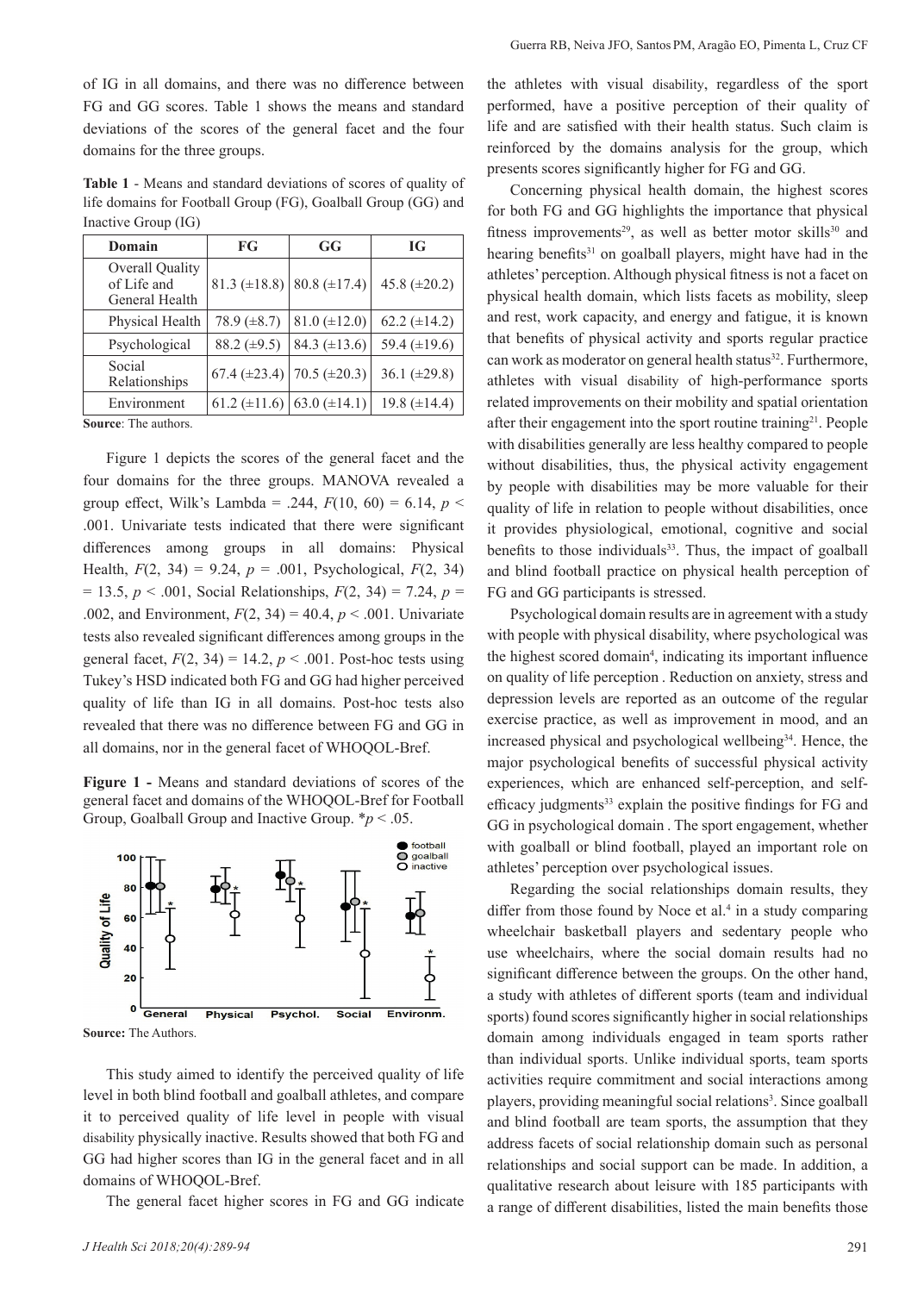individuals obtained through participation in physically active leisure experiences: escape from their family or others; involvement in group or structured activities; involvement in casual participation; challenge their abilities and achieve their goals; meet others; entertainment or fun; and to relax <sup>35</sup> . Therefore, the difference verified in FG and GG stresses the role that physical activity engagement plays in the athletes' social relationships perception, when compared to IG.

Studies have shown that environmental domain was found as the lowest scored among active and inactive people<sup>3</sup>, people with physical disability<sup>4</sup>, and among elderly<sup>36</sup>. WHOQOL-Brefenvironmental domain facets address physical safety, home environment, financial resources, health care, opportunities to obtain information, physical environment, transportation and leisure as important issues for quality of life. Mostly, they relate to infrastructure issues with implications on accessibility and social inclusion, which may offer greater restrictions to people with disability, and hence to people with visual disability. Nevertheless, FG and GG presented higher scores than IG in environmental domain. The Global action plan statement for physical activity 2018-2030 that reducing physical activity disparities requires a "systems-based" approach, where actions aim improvements in social, cultural, economic and environmental factors to support physical activity<sup>37</sup>, reveals the complexity to sustain a physically active behavior. Since sport engagement requires commuting to training facilities, buying sport equipment and so forth, such requirements force the athletes to overcome environmental barriers. Therefore, physical activity itself may not explain the difference found among the groups; however social processes that athletes need to perform in order to maintain their active lifestyle provides a better understanding of our findings.

### **4 Conclusion**

The results of this study provide evidences that engagement in blind football and goalball has positive effects on quality of life perception of people with visual disability. Like worldwide disclosures about physical activity benefits for people's quality of life, these outcomes, as well as previous studies results aforementioned, support that such statement also applies to people with visual disability. Moreover, considering that those individuals accessibility to basic social services is usually harmed, it is suggested herein that sport and physical activity engagement has an amplified impact on quality of life perception of people with visual disability. Future studies with similar approach which evaluate and compare individual to team sports are suggested. Thus, it is hoped that the findings

of this study will contribute to the efforts of people and organizations to minimize the problem of physical inactivity among people with visual disability, and therefore, improve their quality of life.

### **Acknowledgments**

The authors would like to thank the players and coaches of the football and goalball teams for the opportunity to carry out this investigation.

# **Reference**

- 1. Panzini RG, Rocha NS, Bandeira DR, Fleck MPA. Qualidade de vida e espiritualidade. Rev Psiquiatr Clín 2007;34(1):105- 15.
- 2. Minayo MCS, Hartz ZMA, Buss PM. Qualidade de vida e saúde : um debate necessário. Ciênc Saúde Coletiva 2000;5(1):7-18.
- 3. Interdonato GC, Greguol M. Qualidade de vida percebida por indivíduos fisicamente ativos e sedentários. Rev Bras Ciênc Mov 2010;18(1):61-7.
- 4. Noce F, Simim MAM, Mello MT. A percepção de qualidade de vida de pessoas portadoras de deficiência física pode ser influenciada pela prática de atividade física? Rev Bras Med Esporte 2009;15(3):174-8.
- 5. Zuchetto ÂT, Castro RLVG de. As contribuições das atividades físicas para a qualidade de vida dos deficientes físicos. Rev Kines 2002;(26):52-69.
- 6. Snyder AR, Martinez JC, Bay RC, Parsons JT, Sauers EL, Mcleod TCV. Health-related quality of life differs between adolescent athletes and adolescent nonathletes. J Sport Rehabil 2010;19:237-48.
- 7. Macedo CSG, Garavello JJ, Oku EC, Miyagusuku FH, Agnoll PD, Nocetti PM. Benefícios do Exercício Físico para a Qualidade de vida. Rev Bras Atividade Fís Saúde 2003;8(2):19-27.
- 8. Saavedra JM, La Cruz ED, Escalante Y, Rodríguez FA. Influence of a medium-impact aquaerobic program on health-related quality of life and fitness level in healthy adult females. J Sport Med Phys Fit 2007;47):468-74.
- 9. García JMS, Sánchez E de la C, García ADS, González YE, Piles S. Influence of a circuit-training programme on healthrelated fitness and quality of life in sedentary women of over 70 years. Fit Perform J 2007;6(1):14-9.
- 10. Toscano JJO, Oliveira ACC. Qualidade de vida em idosos com distintos níveis de atividade física. Rev Bras Med Esporte 2009;15(3):169-73.
- 11. Costa AM, Duarte E. Atividade física e a relação com a qualidade de vida , de pessoas com seqüelas de acidente vascular cerebral isquêmico ( AVCI ). Rev Bras Ciênc Mov 2002;10:47-54.
- 12. Motl RW, McAuley E. Physical activity and health-related quality of life over time in adults with multiple sclerosis. Heal Psychol 2014;59(4):415-21.
- 13. Anneken V, Hanssen-Doose A, Hirschfeld S, Scheuer T,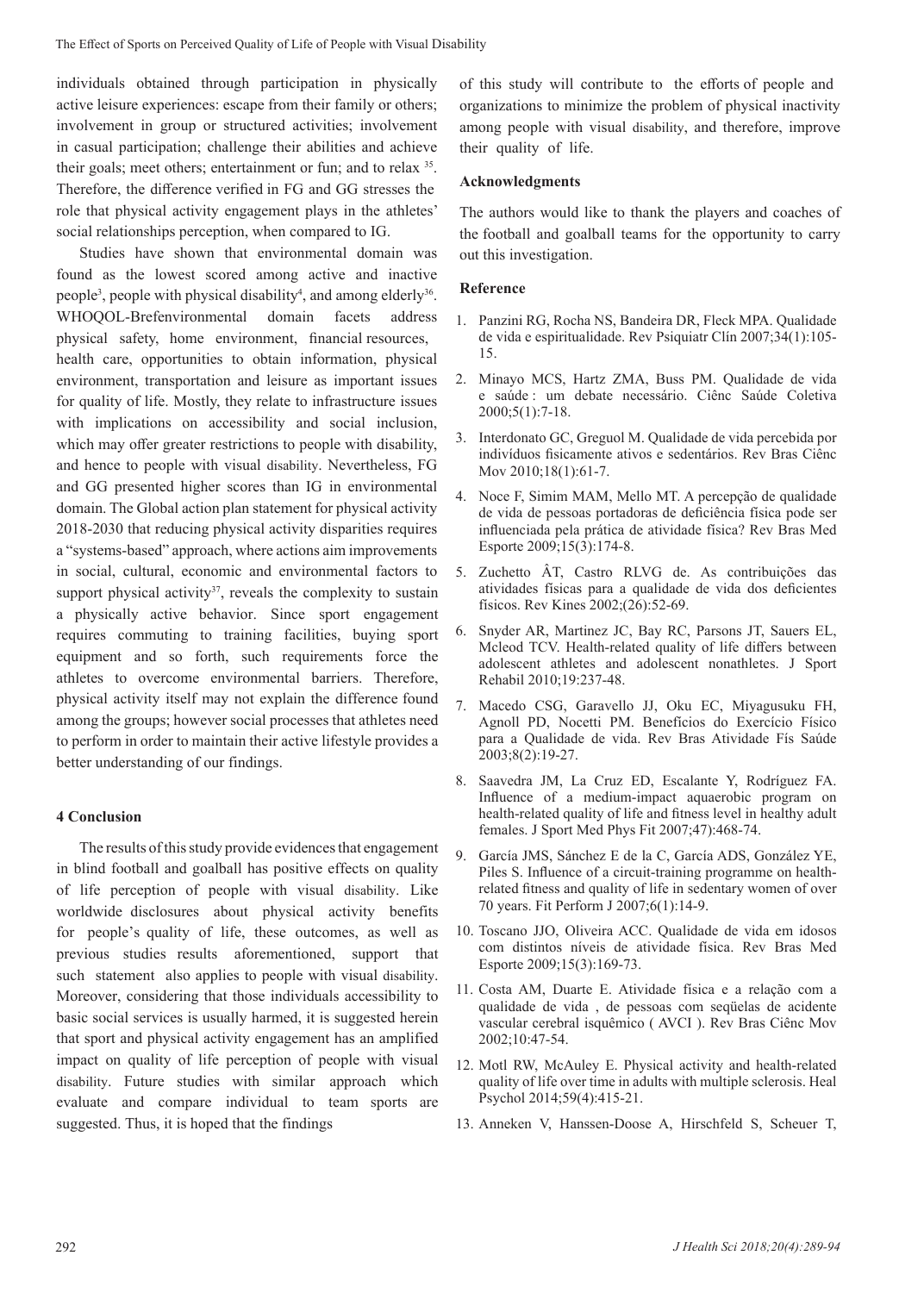Thietje R. Influence of physical exercise on quality of life in individuals with spinal cord injury. Spinal Cord J Int Med Soc Paraplegia 2010;48(5):393-9.

- 14. Hicks AL, Martin KA, Ditor DS, Latimer AE, Craven C, Bugaresti J, et al. Long-term exercise training in persons with spinal cord injury: effects on strength, arm ergometry performance and psychological well-being. Spinal Cord 2003;41(1):34-43.
- 15. Stevens SL, Caputo JL, Fuller DK, Morgan DW. Physical activity and quality of life in adults with spinal cord injury. J Spinal Cord Med 2008;31(4):373-8.
- 16. Tlili L, Lebib S, Moalla I, Ghorbel S, BenSalah FZ, Dziri C, et al. Impact de la pratique sportive sur l'autonomie et la qualité de vie du paraplégique. Ann Readapt Med Phys 2008;51(3):179-83.
- 17. Groff DG, Lundberg NR, Zabriskie RB. Influence of adapted sport on quality of life: perceptions of athletes with cerebral palsy. Disabil Rehabil 2009;31(4):318-26.
- 18. Lucareli PRG, Lima MO, Lima FPS, Garbelotti Jr SA, Gimenes RO, Almeida JG, et al. Análisis de la marcha y evaluación de la calidad de vida después del entrenamiento de la marcha en pacientes con lesión medular. Rev Neurol 2008;46(7):406-10.
- 19. Manns PJ, Chad KE. Determining the relation between quality of life, handicap, fitness, and physical activity for persons with spinal cord injury. Arch Phys Med Rehabil 1999;80(12):1566-71.
- 20. Van Wely L, Balemans AC, Becher JG, Dallmeijer AJ. The effectiveness of a physical activity stimulation programme for children with cerebral palsy on social participation, selfperception and quality of life: a randomized controlled trial. Clin Rehabil 2013;28(10):972-82.
- 21. Pereira R, Osborne R, Pereira A, Cabral SI. A importância do desporto de alto rendimento na inclusão social dos cegos: um estudo centrado no Instituto Benjamin Constant - Brasil. Motricidade 2013;9(2):94-105.
- 22. International Blind Sports Federation IBSA. Football five-aside laws 2017-2021 B2-B3 category. 2016. p.1-57.
- 23. International Blind Sports Federation IBSA. Football five-aside laws 2017-2021 B1 category. 2016. p. 1-57.
- 24. International Blind Sports Federation IBSA. Goalball rules 2014-2017. 2014.
- 25. Wang W, Yan W, Müller A, Keel S, He M. Association of socioeconomics with prevalence of visual impairment and

blindness. JAMA Ophthalmol 2017;135(12):1295-302.

- 26. Guo C, Wang Z, He P, Chen G, Zheng X. Prevalence, causes and social factors of visual impairment among Chinese adults: Based on a national survey. Int J Environ Res Public Health 2017;14(9):1-11.
- 27. Blauwet C, Willick SE. The paralympic movement: Using sports to promote health, disability rights, and social integration for athletes with disabilities. PM R 2012;4(11):851-6. doi http://dx.doi.org/10.1016/j.pmrj.2012.08.015
- 28. Fleck MPA, Louzada S, Xavier M, Chachamovich E, Vieira G, Santos L, et al. Aplicação da versão em português do instrumento abreviado de avaliação da qualidade de vida "WHOQOL-bref" 2000;34(2):178-83.
- 29. Krzak J, Ślężyńska M, Ślężyński J. Goalball as an effective means of physical improvement for blind and visually impaired players. Med Ogólna i Nauk o Zdrowiu 2015;21(4):383-7.
- 30. Çolak T, Bamac B, Aydin M, Meriç B, Özbek A. Physical fitness levels of blind and visually impaired goalball team players. Isokinet Exerc Sci 2004;12:247-52.
- 31. Yildirim S, Yuksel R, Doganay S, Gul M, Bingol F, Dane S. The benefits of regular physical activity on hearing in visually impaired adolescents. Eur J Basic Med Sci 2013;3(1):17-21.
- 32. Garber CE, Blissmer B, Deschenes MR, Franklin BA, Lamonte MJ, Lee IM, et al. Quantity and quality of exercise for developing and maintaining cardiorespiratory, musculoskeletal, and neuromotor fitness in apparently healthy adults: Guidance for prescribing exercise. Med Sci Sports Exerc 2011;43(7):1334-59.
- 33. Martin JJ. Benefits and barriers to physical activity for individuals with disabilities: A social-relational model of disability perspective. Disabil Rehabil 2013;35(24):2030-7.
- 34. Samulski DM, Noce F. Atividade física, saúde e qualidade de vida. In: Samulski DM, editor. Psicologia do esporte: manual para a educação física, psicologia e fisioterapia. São Paulo: Manole; 2002. p.301-18.
- 35. Lord E, Patterson I. The benefits of physically active leisure for people with disabilities: An Australian perspective. Ann Leis Res 2008;11(1/2):123-44.
- 36. Braga MCP, Casella MA, Campos MLN, Paiva SP. Qualidade de vida medida pelo WHOQOL-BREF : estudo com idosos residentes em Juiz de Fora/MG. Rev APS 2011;14(1):93-100.
- 37. World Health Organization. Global action plan on physical activity 2018–2030: more active people for a healthier world. Geneva; 2018